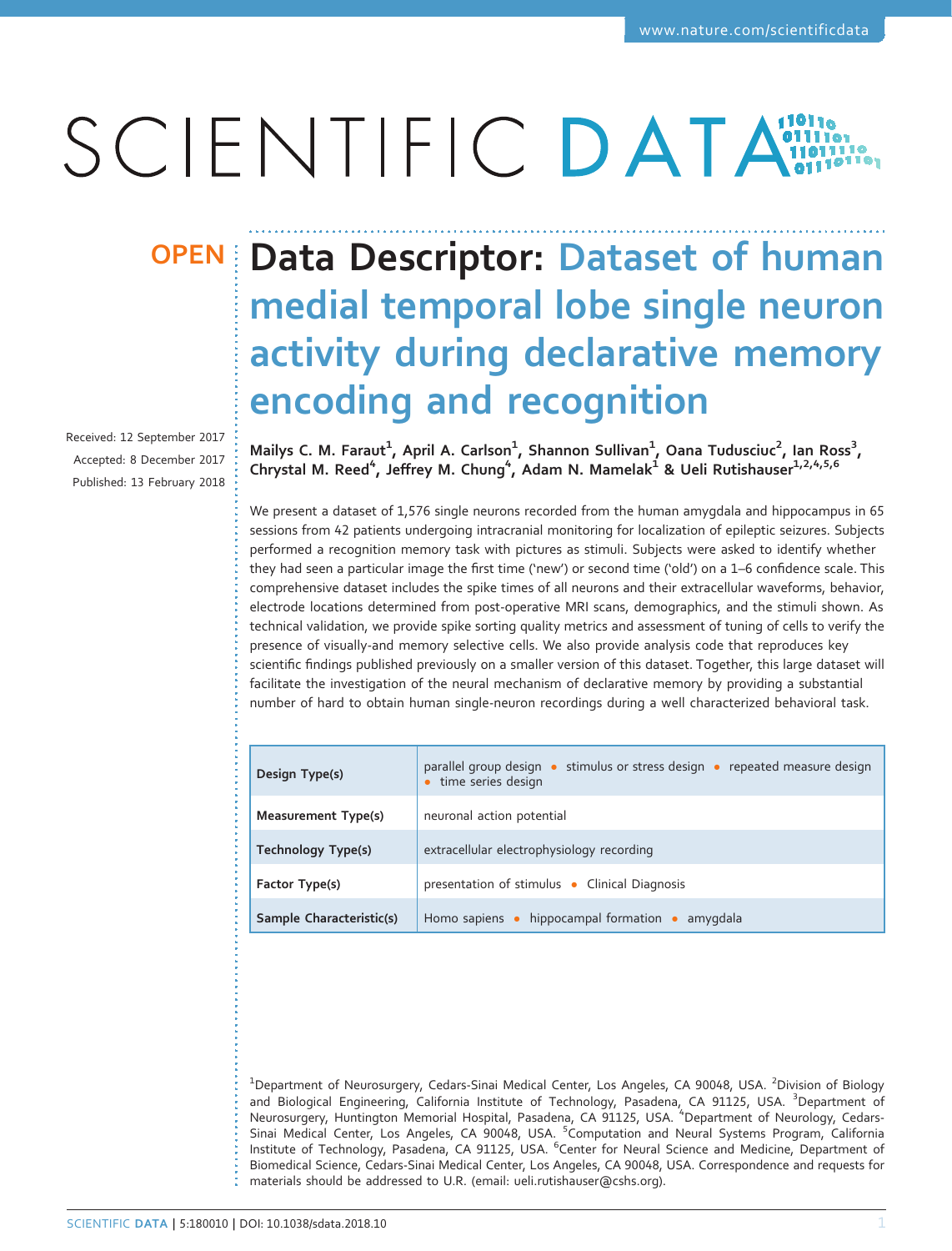### Background & Summary

Rapidly forming new memories and to later retrieve and describe these memories is an essential component of cognition. In mammals, the medial temporal lobe (MTL) memory system<sup>[1](#page-9-0),[2](#page-9-0)</sup> enables the formation and retrieval of one kind of such rapidly forming memory: declarative or episodic, which are memories of events or facts that can be consciously recalled and described<sup>[3](#page-9-0),[4](#page-9-0)</sup>. The MTL encompasses both cortical- and subcortical brain areas and includes the hippocampus, amygdala and the perirhinal, entorhinal, and parahippocampal cortices<sup>[1](#page-9-0)</sup>. Much of the fundamental work to decipher the underlying mechanisms of declarative memory has relied on extracellular recordings of single neurons and local field potentials in animals implanted with electrodes<sup>[5](#page-9-0)</sup>. While this has revealed an extensive body of knowledge, the corresponding mechanisms in humans remain, in comparison, relatively poorly understood for a lack of similar invasive brain access. It is important to develop a similar depth of understanding directly in humans because aspects of declarative memories are thought to be unique to humans and/or are challenging to study in animals<sup>[6](#page-9-0)</sup> or non-invasively in humans. While rarely possible, in some clinical situations it is possible to perform such recordings in humans<sup>[7](#page-9-0)</sup>. These extracellular recordings performed in human epilepsy patients implanted with depth electrodes have provided crucial information at the single-cell level and have revealed critical aspect of memory function, including the existence of category<sup>[8](#page-9-0)</sup>, concept<sup>[9](#page-9-0),[10](#page-9-0)</sup>, and face cells<sup>11,12</sup>, cells encoding spatial context<sup>13</sup>, [nove](#page-9-0)lty-and familiarity modulated  $\text{cells}^{14-17}$ , persistent activity during working memory and free recall<sup>18–20</sup>, and the formation of episodic memories $2<sup>1</sup>$ .

One of the types of experiments used frequently to study declarative memory is the new/old recognition memory experiment, a type of experiment that has been used extensively in human  $fMRI^{22}$  $fMRI^{22}$  $fMRI^{22}$ , scalp  $EEG<sup>23</sup>$ , and single-neuron recordings<sup>24</sup> as well as in non-human primates<sup>25</sup>. Here, we describe a large publicly released human single-neuron dataset that consist of 633 and 943 neurons recorded from the hippocampus and amygdala, respectively. These neurons were recorded in 42 patients that performed the new/old recognition memory experiment [\(Fig. 1\)](#page-2-0). Stimuli were images of animals, objects or other complex natural scenes, each of which subjects saw either only once or twice. The first time, the image was 'new', whereas the second time it was 'old'. For each image, subjects were asked whether they had seen the image before or not and with what confidence (1–6 confidence scale). Along with the neuronal recordings, we provide detailed behavioral data and technical validation of the quality of the isolated neurons. Together, this large dataset of rare direct recordings from single neurons of behaving humans will allow investigators to explore the mechanisms of recognition memory at the single-neuron level. This dataset, which is an extended version with new data added (22 sessions are unpublished) of what was used in<sup>[14](#page-9-0),[15](#page-9-0)</sup>, has extensive reuse value by, for example, allowing direct tests of pre[dictio](#page-9-0)ns made by memory models<sup>[26](#page-9-0),[27](#page-9-0)</sup> or by facilitating population-level analyses of neuronal dynamics<sup>28–30</sup> that require hundreds of neurons to become feasible.

#### **Methods**

The methods used to acquire and process this dataset have been published previously $14,18$  $14,18$ . For convenience, we here provide a brief but comprehensive description of all steps.

#### Subjects

Subjects were 42 individuals (see [Table 1](#page-3-0)) who were patients with intractable localization-related epilepsy who underwent depth electrode monitoring for localization of their seizure focus as preparation for potential surgical resection. All patients volunteered to participate in this study and provided written informed consent. All released data is de-identified and linked only by a subject identifier. Note that subject identifiers are not continuous because not all subjects performed this experiment. Electrode locations were chosen according to clinical criteria alone. All protocols were approved by the Institutional Review Boards of the California Institute of Technology, the Huntington Memorial Hospital, and Cedars-Sinai Medical Center.

#### Electrodes and data acquisition

All recordings were performed with macro-micro depth electrodes available commercially (AdTech Medical Inc). Each such macro-electrode contained eight  $40 \mu m$  diameter microwires<sup>31</sup>. The signal from each microwire was locally referenced to one of the eight microwires, thus allowing the recording of activity from seven microwires in each area. Data was recorded broadband (0.1–9,000 Hz filter) sampled at 32 kHz using either an Atlas or Cheetah system (Neuralynx Inc). Channels with inter-ictal epileptic activity were excluded. Only electrodes localized to the hippocampus or amygdala were included.

#### Spike detection and sorting

For each channel, the continuously recorded raw signal was bandpass filtered 300–3,000 Hz. Spikes were detected by threshold crossings of an energy signal computed by convolving the filtered raw trace with a kernel of approximate width of an action potential[32,33.](#page-10-0) All detected spikes were subsequently spike sorted using the semiautomatic template-matching algorithm OSort, that is available as open source<sup>32</sup>. We relied on the following criteria to identify clusters that represented putative single neurons: i) stability of firing rate over time, ii) violation of the refractory period, iii) shape of the ISI distribution, iv) shape of the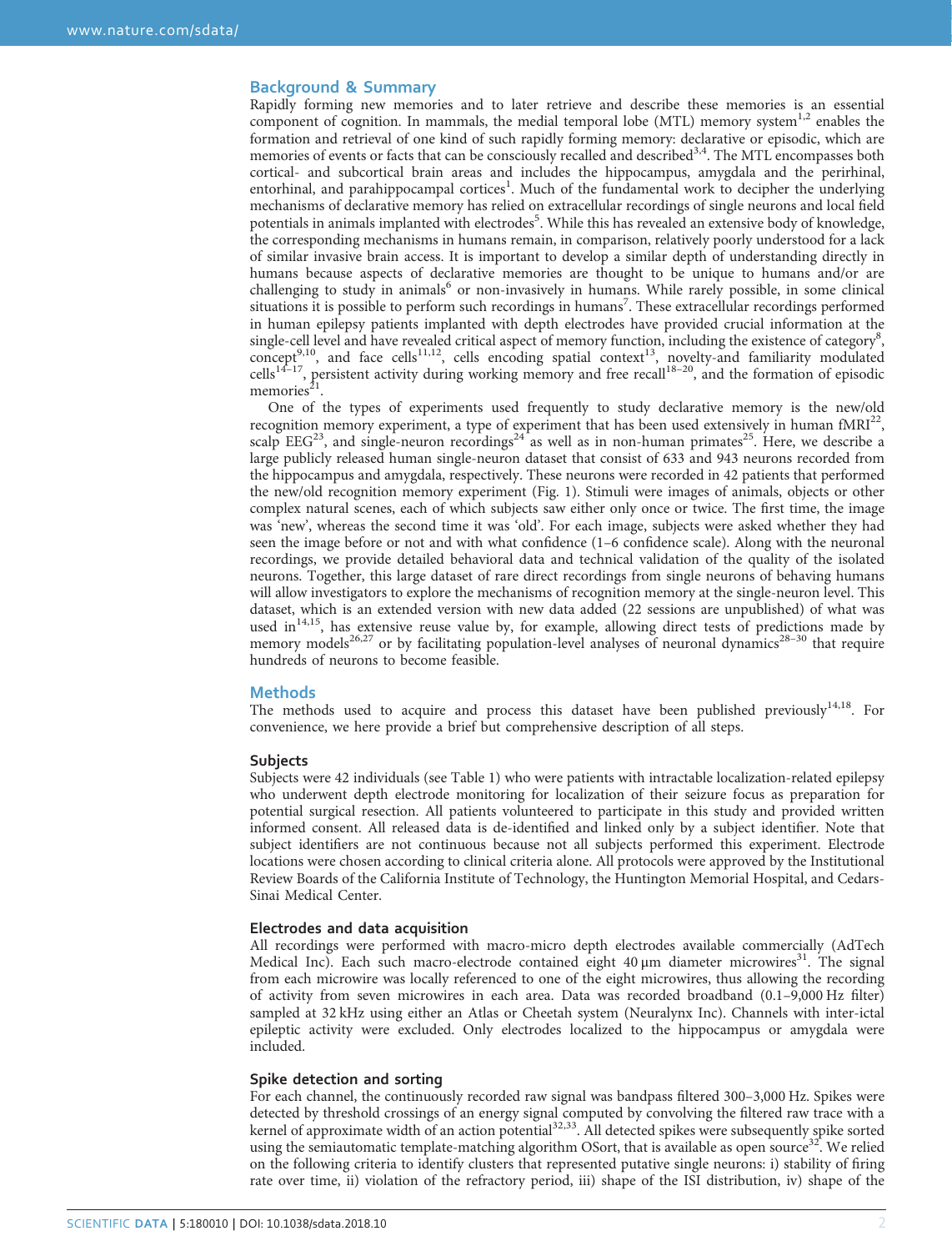<span id="page-2-0"></span>

Figure 1. The recognition memory task, behavioral results and MS single-neuron ROC analysis. (a) the task is composed of a learning phase during which 100 new images are shown to subjects who have to report whether it showed an animal or not; and a recognition test phase showing both new and old images to subjects who indicate whether they saw it or not before by reporting their confidence level. Stimuli were displayed on the screen for either 1 or 2 s (see usage notes). (b-d) Behavior. (b) Probability of responses, conditional on the ground truth (red or blue). At all levels of confidence, subjects were more likely to be correct than incorrect (straight and dashed lines, respectively). (c) Behavioral ROC curve for individual sessions (gray) and average (red). Each data point is a different confidence response. (d) Decision times, relative to Question screen onset. Correct high confidence decisions were made faster than low confidence decisions, and old decisions faster than new decisions. Boxplots represent quartiles (25%, 75%), line is median, whiskers show range up to 1.5 time the interquartile range, and dots above whiskers show outliers. Trials with decision times larger than 5 s were excluded from this analysis. (e,f) Single-neuron ROC analysis. The response of MS neurons was modulated by confidence. (e) AUC for MS neurons for high (red) and low (blue) confidence ( $n = 107$  units, the 2 distributions were significantly different, Bootstrap with 1,000 runs,  $P < 10 - 3$ ). (f) Pairwise comparison of AUC values. For 73 of 107 units, the AUC was high>low ( $P < 0.001$ , sign test). The average difference was above the diagonal (inset). FS: familiarity selective neurons, NS: novelty selective neurons. A MS neuron was FS if the mean of all familiar trials was larger than all novel trials and NS otherwise.

waveform and v) separation from other clusters. Similar looking clusters were merged. All clusters that passed these criteria were subsequently stored and are provided as lists of timestamps. Also, for each provided cluster we computed a series of spike sorting quality metric to validate its properties (see technical validation for a list of metrics provided and [Fig. 2\)](#page-4-0).

#### MRI processing and localization

Electrode localization was performed based on post-operative MRI scans that were performed after implantation of the electrodes. These scans were registered to pre-operative MRI scans using Freesurfer's mri\_robust\_register<sup>[34](#page-10-0)</sup> to allow accurate and subject-specific localization. To summarize electrode positions and to provide across-study comparability we in addition also aligned the pre-operative scan to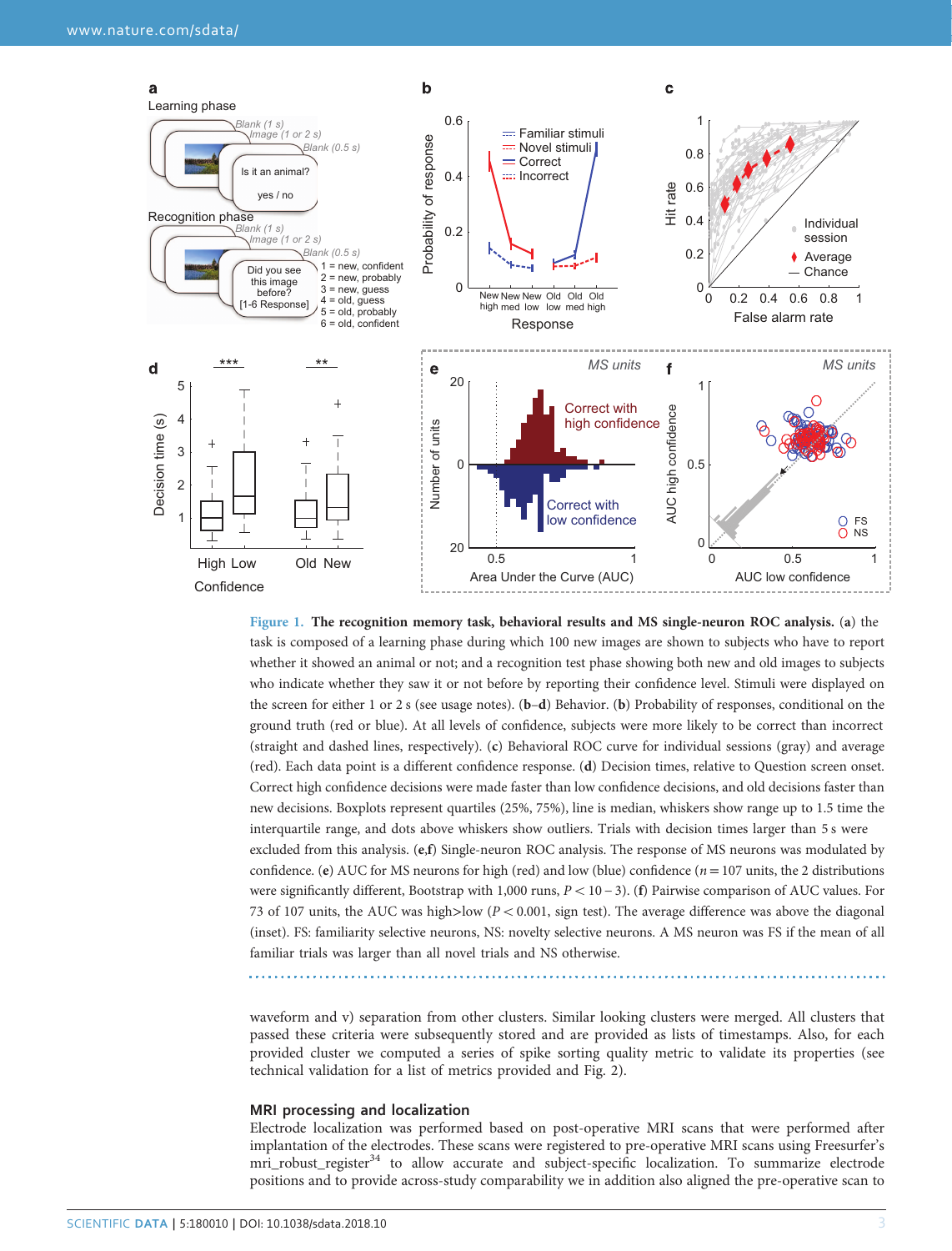<span id="page-3-0"></span>

| $\mathbf{ID}$      | Number of sessions      | Session ID(s)      | Variant(s)                | Age              | <b>Sex</b> | <b>Epilepsy Diagnosis</b>        |  |
|--------------------|-------------------------|--------------------|---------------------------|------------------|------------|----------------------------------|--|
| H <sub>09</sub>    | $\overline{c}$          | 5, 6               | 1, 2                      | 55               | M          | Right Mesial Temporal            |  |
| H10                | 1                       | 7                  | $\mathbf{1}$              | 37               | М          | Left Frontal                     |  |
| H11                | $\,1$                   | 9                  | $\,1$                     | 16               | М          | Right Lateral Frontal            |  |
| H14                | $\sqrt{2}$              | 17, 18             | 2, 1                      | 31               | M          | Bilateral Indep. Temporal        |  |
| H15                | $\sqrt{2}$              | 20, 21             | 1, 2                      | 45               | М          | Right Mesial Temporal            |  |
| H16                | $\boldsymbol{2}$        | 23, 24             | 2, 1                      | 34               | F          | Right Frontal                    |  |
| H17                | $\,1$                   | 32                 | $\,1$                     | 19               | M          | Left Inferior Frontal            |  |
| H18                | 1                       | 26                 | $\mathbf{1}$              | 40               | М          | Right Mesial Temporal            |  |
| H19                | $\sqrt{2}$              | 27, 28             | 2, 1                      | 34               | M          | Left Frontal                     |  |
| H21                | 3                       | 38, 39, 41         | 2, 1, 3                   | 20               | M          | Not Localized                    |  |
| H <sub>23</sub>    | 3                       | 43, 44, 47         | 3, 2, 1                   | 40               | М          | Left Mesial Temporal             |  |
| H <sub>27</sub>    | $\,1$                   | 58                 | $\sqrt{2}$                | 40               | M          | Bilateral Indep. Temporal        |  |
| H <sub>28</sub>    | $\,1$                   | 48                 | 3                         | 22               | M          | Right Mesial Temporal            |  |
| H <sub>29</sub>    | 1                       | 49                 | 3                         | 17               | F          | Left Deep Insula                 |  |
| H31                | $\,1$                   | 50                 | $\sqrt{2}$                | 30               | M          | Right Mesial Temporal            |  |
| H33                | $\,$ l                  | 52                 | $\,1$                     | 29               | M          | Left Mesial Temporal             |  |
| H42                | 1                       | 54, 55             | 1, 1                      | 29               | М          | Not Localized                    |  |
| H43                | $\,1$                   | 56                 | $\mathbf{1}$              | 27               | F          | Left Mesial Temporal             |  |
| H44                | $\,1$                   | 68                 | $\,1$                     | 57               | F          | Right Mesial Temporal            |  |
| H47                | 2                       | 92, 97             | 1, 3                      | 20               | M          | Right Mesial Temporal            |  |
| H48                | $\sqrt{2}$              | 98, 99             | 2, 1                      | 54               | M          | Left Mesial Temporal             |  |
| H51                | $\boldsymbol{2}$        | 104, 105           | 3, 1                      | 24               | M          | Bilateral Frontal and Temporal   |  |
| C <sub>24</sub>    | 2                       | 59, 60             | 1, 2                      | 47               | F          | Not localized                    |  |
| C <sub>25</sub>    | 2                       | 61, 63             | 1, 2                      | 36               | F          | Bilateral Indep. Mesial Temporal |  |
| C <sub>26</sub>    | $\boldsymbol{2}$        | 64, 66             | 1, 2                      | 56               | F          | Left Mesial Temporal             |  |
| C27                | 1                       | 67                 | $\mathbf{1}$              | 44               | М          | Left Mesial Temporal             |  |
| C <sub>29</sub>    | $\sqrt{2}$              | 69, 70             | 1, 2                      | 19               | М          | Left Neocortical Temporal        |  |
| C31                | $\,1$                   | 73                 | 3                         | 32               | M          | Left Neocortical Temporal        |  |
| C <sub>32</sub>    | 1                       | 74                 | $\sqrt{2}$                | 19               | М          | Not Localized (Generalized)      |  |
| C <sub>33</sub>    | 3                       | 76, 77, 78         | 3, 2, 1                   | 44               | F          | Right Mesial Temporal            |  |
| C <sub>34</sub>    | $\,1$                   | 85                 | 3                         | 70               | M          | <b>Bilateral Mesial Temporal</b> |  |
| C <sub>37</sub>    | 1                       | 96                 | 3                         | 33               | F          | Right Mesial Temporal            |  |
| C38                | $\,$ $\,$               | 102                | $\ensuremath{\mathbf{3}}$ | 63               | $\rm F$    | Right Mesial Temporal            |  |
| C <sub>39</sub>    | $\overline{\mathbf{c}}$ | 93, 100            | 1, 3                      | 26               | М          | Right Insula                     |  |
| C40                | 1                       | 101                | 3                         | 25               | М          | Right Motor Cortex               |  |
| C <sub>42</sub>    | $\boldsymbol{2}$        | 111, 112           | 1, 2                      | 25               | F          | Not Localized                    |  |
| C <sub>43</sub>    | $\,1$                   | 113                | 3                         | 42               | F          | Left Mesial Temporal             |  |
| C <sub>44</sub>    | 1                       | 114                | 3                         | 53               | F          | Right Mesial Temporal            |  |
| C47                | $\,$ $\,$               | 115                | 3                         | 32               | М          | Right Mesial Temporal            |  |
| C48                | $\,1$                   | 116                | 3                         | 32               | F          | Left Mesial Temporal             |  |
| C <sub>49</sub>    | $\boldsymbol{2}$        | 117, 118           | 3, 1                      | 24               | F          | Left Mesial Temporal             |  |
| C51                | $\boldsymbol{2}$        | 119, 120           | 3, 1                      | 17               | M          | Not Localized (No Seizures)      |  |
| Total Subjects: 42 |                         | Total Sessions: 65 |                           | Total Female: 15 |            | Total Male: 27                   |  |

Table 1. Patients. List of number of sessions performed by patients, the designated ID and variants for each session, patient demographics, and pathology. For epilepsy diagnosis, mesial temporal refers to the complex of mesial structures including amygdala and hippocampus, and parahippocampal gyrus. Neocortical temporal refers to the lateral gray matter.

the MNI152-aligned CIT168 template brain<sup>[35](#page-10-0)</sup> using a concatenation of an affine transformation followed by a symmetric image normalization (SyN) diffeomorphic transform<sup>[36](#page-10-0)</sup>. This procedure provided the MNI coordinates that are reported here for every recording location.

 $\ldots$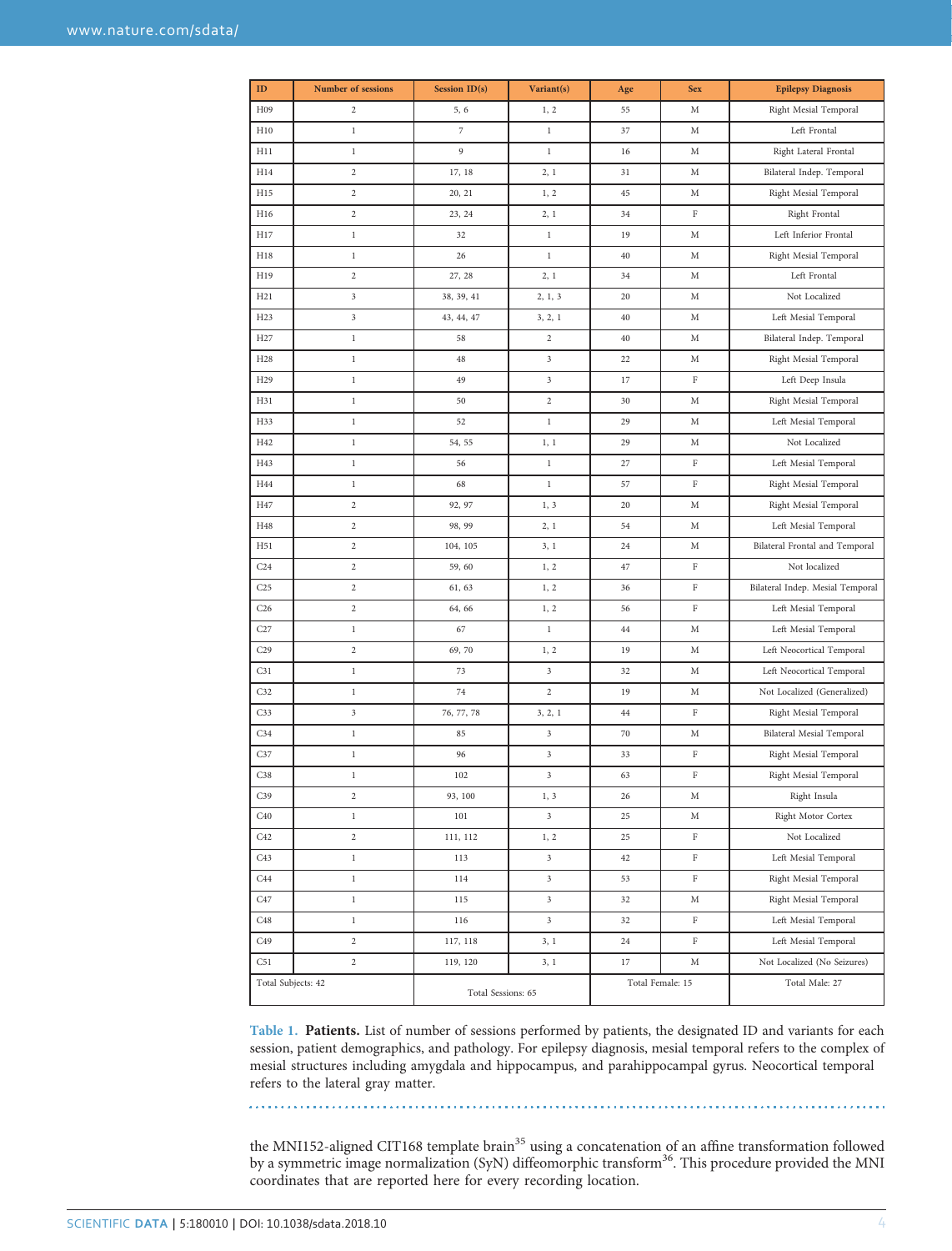<span id="page-4-0"></span>

Figure 2. Electrodes placement and spike sorting and recording quality assessment. (a) Axial ( $z = -15$ ) and (b) sagittal  $(x=25)$  views of template structural MRI showing electrodes placement for areas of patients in which at least one usable unit was recorded (hippocampus: yellow, amygdala: pink). (c) Histogram of how many units were identified on each active wire (only wires with at least one unit identified are counted). (d–j) Metrics quantifying individual clusters. (d) Histogram of proportion of inter-spike intervals (ISIs) which are shorter than 3 ms. The large majority of clusters had less than 0.5% of such short ISIs. (e) Histogram of mean firing rates. (f) Histogram of CV2 values of all units. (g) Histogram of the SNR of the mean waveform peak of each unit. (h) Histogram of the SNR of the entire waveform of all units. (i) Pairwise distance between all possible pairs of units on all wires where more than 1 cluster was isolated. Distances are expressed in units of s.d. after normalizing the data such that the distribution of waveforms around their mean is equal to 1. (j) Isolation distance of all units for which this metric was defined  $(n=1,119, \text{ median } 31.3)$ .

| <b>Variant</b> | Stimulus file               | <b>Experiment file</b>  | <b>Images</b><br>directory | Categories (Category ID)                                                              |
|----------------|-----------------------------|-------------------------|----------------------------|---------------------------------------------------------------------------------------|
| varl           | newOldDelayStimuli.mat      | NewOldDelay v3.mat      | newolddelav                | Houses (1), Landscapes (2), Mobility/Vehicles (3), Phones/Objects (4), Animals<br>(5) |
| var2           | newOldDelayStimuli2.<br>mat | NewOldDelay2 v3.<br>mat | Newolddelay2               | Fruit (1), Kids/People (2), Military/Vehicles (3), Space (4), Animals (5)             |
| var3           | newOldDelayStimuli3.<br>mat | NewOldDelay3 v3.<br>mat | Newolddelay3               | Cars (1), Food (2), People (3), Spatial (4), Animals (5)                              |

Table 2. The files and visual categories used in each of the three variants of the experiment.

#### **Psychophysics**

The task is identical to that utilized in ref.  $^{14}$ . There are three versions of the task (see Table 2), which are all identical except for the images shown. Each stimulus set contains images chosen from five different visual categories, with an equal number of instances chosen from each. The experiment consisted of two parts: a learning and a recognition block (see [Fig. 1](#page-2-0) for details). During the learning block, subjects were shown 100 novel images. Each image shown was unique and was only shown once (shown for either 1 or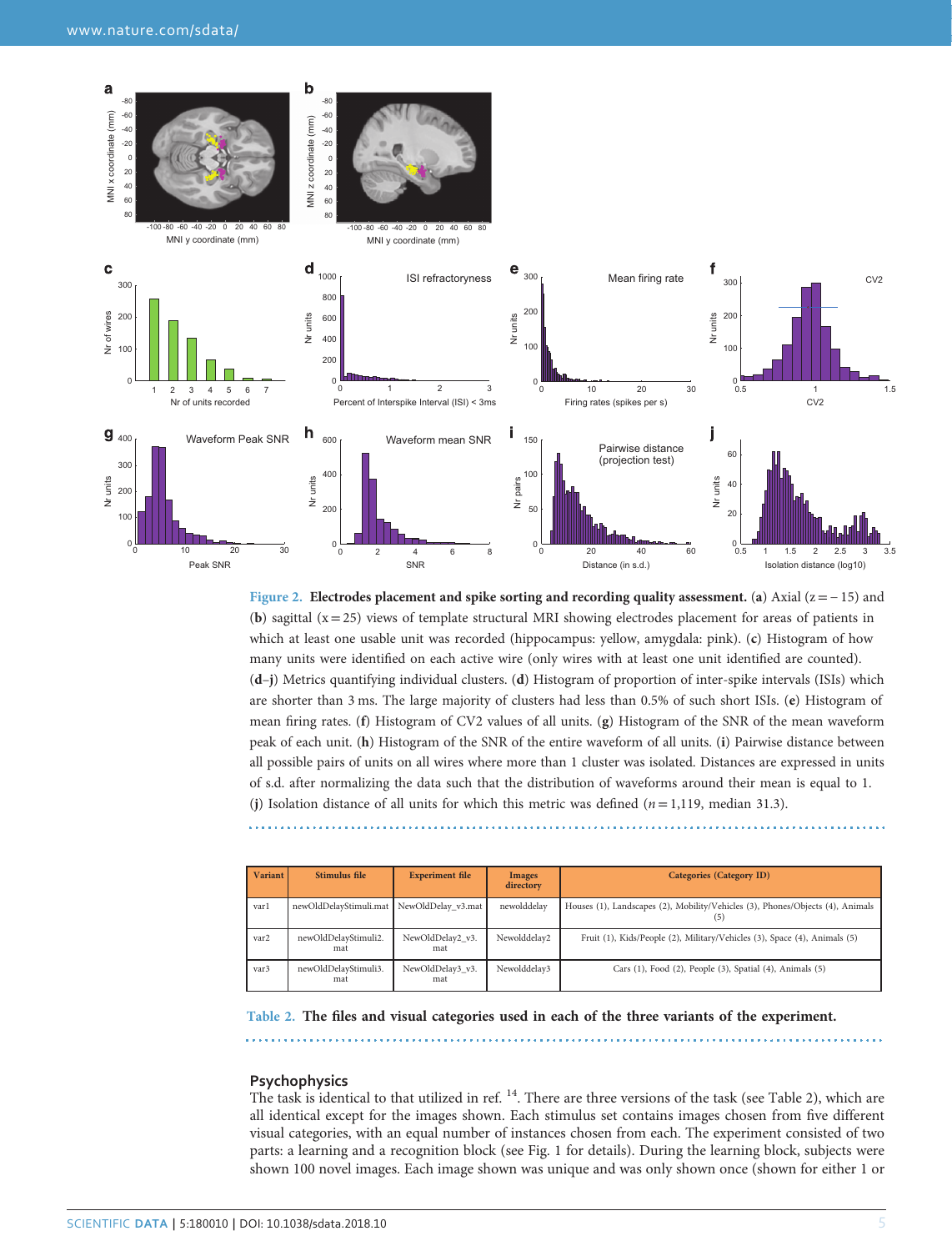<span id="page-5-0"></span>

Figure 3. Example VS, MS and both VS and MS neurons. For each plot, the raster (top) and PSTH (bottom) is shown. Trials are re-sorted for illustration purposes. Visual identity (category) is indicated by color, and the legends show the corresponding label (variable). (a–d) VS neurons. Some units responded with a firing increase only to one category  $(a-c,i)$ , whereas others showed a mixed response (d). Stimulus onset was at  $t = 1,000$  ms (gray). Significance of selection criteria (1 × 5 ANOVA) was  $2 \times 10 - 5$  (a),5 × 10 − 7 (b),  $8 \times 10 - 11$  (c), 3 × 10 − 11 (d). (e–h) MS neurons. MS units either responded with a firing increase for familiar stimuli (Familiarity selective neurons, e,f), or with an increase for novel stimuli (Novelty selective neurons, g,h). Significance of selection criteria (bootstrap test, familiar vs novel) was  $0.04$  (a),  $0.001$  (b),  $0.02$  (c),  $0.02$  (d). (i,j) Unit that qualifies as both a VS and MS neuron. Shown is the same unit, separately for when stimuli were familiar (i) and novel (j). ANOVA Category x NewOld: p category =  $2 \times 10 - 12$ , p old/new = 0.01, p interaction =  $3 \times 10 - 5$ . Each unit is named with session ID, channel number, cell number and region abbreviation (e.g., 102-40-1-RH). PSTH bin size was 250 ms. Note that the visual category levels vary between cells because they belong to different variants of the experiment (see [Table 2](#page-4-0)).

2 s, see usage note). Subjects were instructed to carefully watch the images for a later memory test (explicit memory formation). As a control, subjects indicated after every learning trial whether the image showed an animal or not. During the recognition block, a random subset of 50 of these images was shown again (now 'old'), randomly intermixed with a new set of 50 novel images. After each image, subjects were asked whether they had seen this identical image before ('old') or not ('new') and with what confidence. Subjects provided their answer on a 1–6 confidence scale as following:  $1 = new$ , very sure;  $2 = new$ , sure;  $3 =$ new, guess;  $4 =$ old, guess;  $5 =$ old, sure;  $6 =$ old, very sure. Patients provided their answers by pressing buttons on an external response box (RB-740, Cedrus Inc.). Subjects could only provide answers after the onset of the question screen. The question screen was displayed till the answer was given (no timeout) and there was no time pressure to respond quickly. Images shown were approximately  $9^\circ \times 9^\circ$  degrees in size. The task was implemented in MATLAB using the Psychophysics toolbox $37$ . The task ran on a notebook computer placed in front of the patient. Event Transistor-Transistor Logic (TTLs) pulses were sent to the acquisition system via parallel port.

#### Identification of selective cells

To demonstrate the use of the dataset and to replicate previous results in this larger dataset as a technical validation we here select for two types of selective cells using previously established criteria. First, we select for visually selective (VS) cells whose response after stimulus onset differentiates between the five visual categories of the images shown (see single-unit examples in Fig. 3a–d). Such cells were selected using a  $1 \times 5$  ANOVA with  $P < 0.05$ . The dependent variable was the firing rate in each of the 100 retrieval block trials counted in a 1.5 s large window that started 200 ms after stimulus onset. Second, we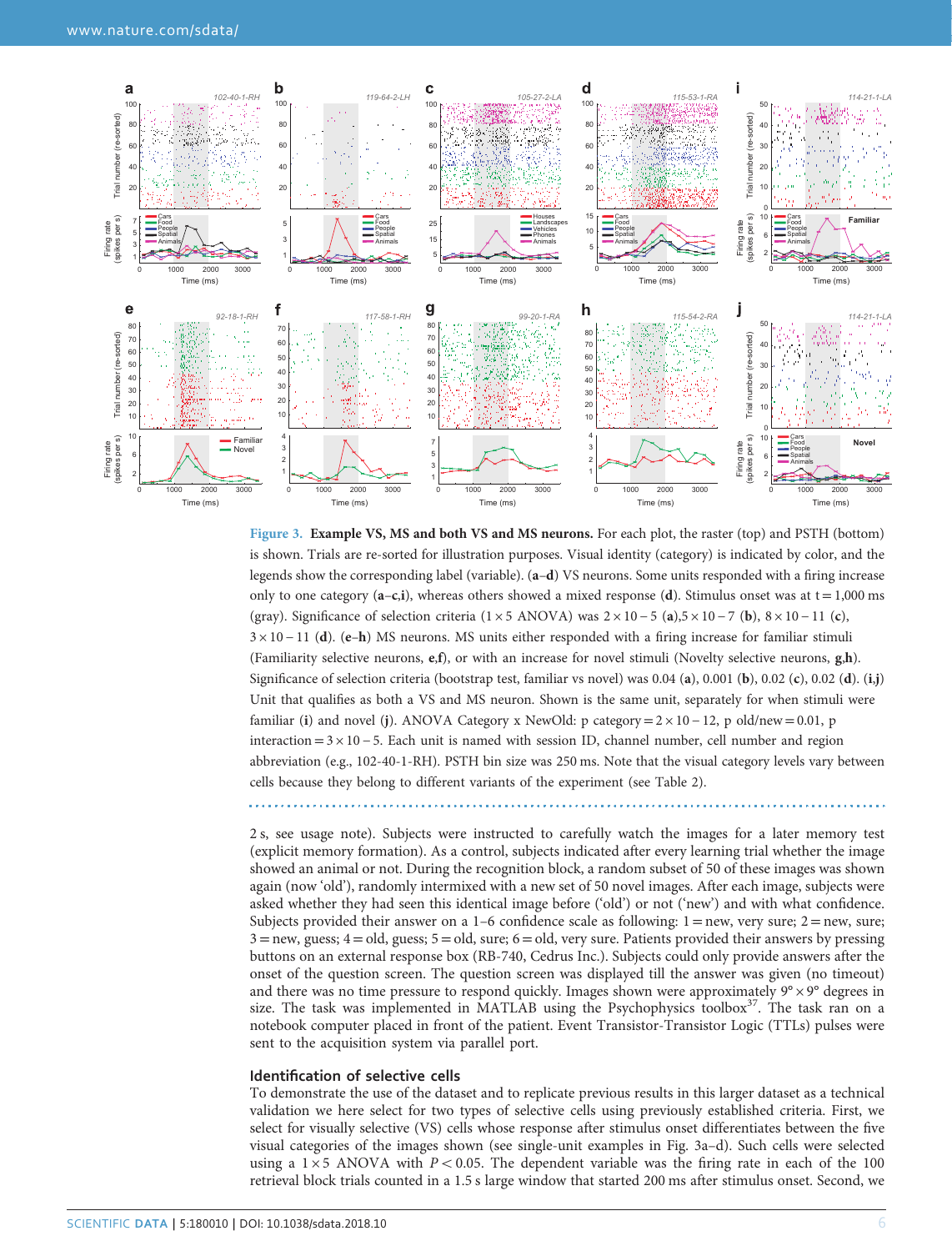select for memory selective (MS) cells whose response differentiates between novel and familiar images (see single-unit examples in [Fig. 3e](#page-5-0)–h). A cell qualified as an MS cell if its response in a 1.5 s window starting 200 ms after stimulus onset differed significantly between new and old stimuli that were correctly recognized (error trials were excluded; two-tailed, bootstrap comparison of means with 1,000 runs,  $P < 0.05^{14}$ ).

#### Code availability

All code is implemented using Matlab (Mathworks Inc.). Example code is provided as part of the dataset [\(Data Citation 1](#page-10-0)). We used Matlab versions R2015a, R2015b, and R2017a on Windows, Linux, and MacOS X, respectively.

### Data Records

The released data [\(Data Citation 1](#page-10-0)) consists of multiple parts, each of which is described in a separate section. All data files are stored as Matlab (\*.mat) files. The data is organized as following: files which are common to all subjects (order in which stimuli were shown and stimuli themselves) are in the directory Stimuli. All data that varies session-by-session (behavior, recordings) is stored in session-specific directories. There are two such directories: events (which contains behavior) and sorted (which contains the spike times of identified neurons as well as some spike metrics).

#### Events files

Events are timestamps that identify when patients pressed a button and when stimuli were shown (located in the 'Data/events/' directory). For each recording session, there is one 'eventsRaw.mat' file that lists all events for this session. This file has three columns: timestamp (in μS), TTL value, and experimentID. experimentID assigns a particular record to a given experiment as defined in defineNOSessions\_release.m. TTL values are as following: Stimulus On (1), Stimulus Off (2), Question screen onset (3), Responses (31–36 for confidence 1–6, 20 and 21 for Yes and No during learning), end of delay after response (6), start of experiment block (55) and end of experiment block (66).

#### Timestamps of sorted cells, waveforms and other extracellular recording metrics

For each channel x for which at least one putative single neuron was identified, a file Ax\_cells.mat exists (located in the 'Data/sorted/' directory). The variable 'spikes' within this file contains one row for each detected spike on this channel. The columns of this variable are as following: clusterID, original ClusterID, Timestamp in μS, unused, original SpikeID. The unique number of clusterID entries determines how many neurons were identified on this channel. The original ClusterID and original SpikeID can be used to identify this spike in the raw file produced by the spike sorting algorithm OSort (not supplied in this data release). The variables 'meanWaveform\_learn' and 'meanWaveform\_recog' contain the mean waveform of all spikes of given cluster for the trials of the Learning and Test phases, respectively. Waveforms are provided in units of μV and are provided at a sampling rate of 100 kHz (256 datapoints are provided, equaling 2.56 ms in length). This up-sampling was performed to increase accuracy of the time of the spike peak, which improves alignment<sup>[33](#page-10-0)</sup>. The variable 'IsolDist\_SNR' contains for each cluster the value of the isolation distance ('IsolDist' field). The isolation distance quantifies, for every cluster, how far apart it is from the other clusters and the noise. We calculated the isolation distance in a ten-dimensional feature space (energy, peak amplitude, total area under the waveform and first five principal components of the energy normalizes waveforms)<sup>38</sup>. The calculation method for the isolation distance of a specific cluster requires that the number of spikes in this cluster does not exceed half of the total number of spikes<sup>38</sup>. For this reason, the isolation distance could not be calculated for some clusters. The variable 'IsolDist\_SNR' also contains the signal-to-noise ratio (SNR) of the mean waveform of each cluster ('SNR' field).

#### Stimulus order files

(see [Table 2](#page-4-0)) There are two files that describe the stimuli shown to the subjects for each variant  $x(1-3)$  of the experiment (located in the 'Code/dataRelease/stimFiles' directory). The first file (newOldDelayStimuliX.mat) associates each stimulusID with a filename and visual category. There are three variables: fileMapping, categories, and categoryMapping. fileMapping(stimulusID) is a cell array that assigns a filename to each stimulusID. Categories(categoryID) is a cell array that assigns a name to each categoryID. categoryMapping is a matrix in which each row assigns a stimulusID (column 1) to a categoryID (column 2). The second file (NewOldDelayX\_v3.mat) determines which images were shown and in which order. This is defined as lists of stimulusIDs. The information for the learning block is contained in the variable experimentStimuli(1).stimuliLearn, which is a list of stimuli IDS in order of presentation during the learning block. The information for the recognition block is contained in the variables experimentStimuli(2).stimuliRecog and experimentStimuli(2).newOldRecog. The variable 'stimuliRecog' lists the stimuliIDs in order of presentation as shown during the recognition block, whereas 'newOldRecog' specifies the ground truth of whether the image is new (0) or old (1).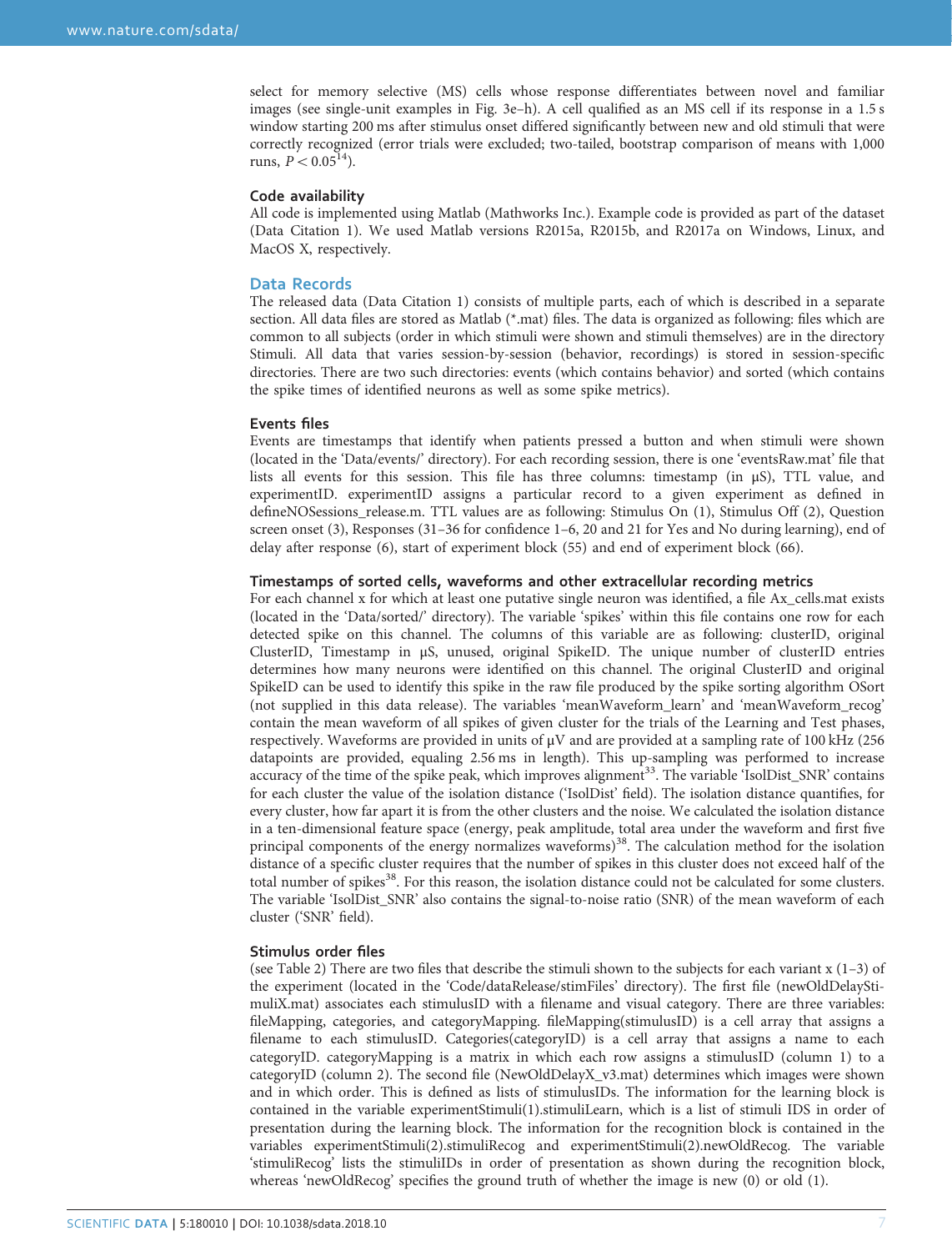<span id="page-7-0"></span>

| Area        | # cells recorded | $\%$ ISI < 3 ms + s.d. | Mean rate $+ s.d.$ | $SNR + s.d.$ | $CV2 + s.d.$ | Burst index $+ s.d.$ | Spike width                    |
|-------------|------------------|------------------------|--------------------|--------------|--------------|----------------------|--------------------------------|
|             |                  |                        |                    |              |              |                      | $[d + s.d., P \text{ uni}]$    |
| Hippocampus | 633              | $0.33 \pm 0.5$         | $2.23 + 3.2$       | $2.01 + 1.4$ | $0.95 + 0.2$ | $0.04 + 0.06$        | $0.54 \pm 0.26$ , $P = 0.0004$ |
| Amygdala    | 943              | $0.33 \pm 0.5$         | $2.04 + 2.7$       | $2.13 + 1.2$ | $0.97 + 0.2$ | $0.04 + 0.06$        | $0.62 \pm 0.29$ , $P = 0.0004$ |

Table 3. Number of cells recorded and spike sorting quality metrics. All errors are  $\pm$  s.d. P indicates the P-value for the Hartigan DIP test testing the unimodality of the spike width distribution (with 2500 bootstrap runs).

#### Images used as stimuli

(see [Table 2](#page-4-0)) The images used for each variant of the experiment are contained in a separate directory as jpg files (located in the 'Stimuli' directory). The mapping between the filenames of the images and the stimuliID is specified in the stimulus file (see above).

#### Brain area mapping

The brainArea.mat file specifies the mapping of channel numbers to brain areas for a given session (located in the 'Data/events/' directory). The file contains a matrix 'brainArea' in which each column maps a neuron to a brain area. The columns of brain area are: channelNr, clusterID, original clusterID, brainAreaID. The mapping of brainAreaID to brain areas is as following: 1=right hippocampus (RH),  $2 = left$  hippocampus (LH),  $3 = right$  amygdala (RA),  $4 = left$  amygdala (LA).

#### Electrode position file

The electrodePos.xls file provides a list of electrode positions in MNI coordinates for each electrode on which at least 1 usable unit was recorded. MNI positions were determined based on post-operative MRI scans as summarized above ([Fig. 2a,b](#page-4-0)). Note that due to subject-to-subject variability, MNI coordinates sometimes appear to place an electrode outside the boundaries of the hippocampus or amygdala on the template MNI brain. Note, however, that this is not necessarily the case since every brain is different and merging to an Atlas has inherent limitations. In cases where inspection of the raw (in subject space) MRI provided doubts as to the certainty of localization, we indicated this accordingly. The purpose of this is so that follow-up analysis can apply stricter criteria by potentially excluding these areas. We also provide a code that enables the user to exclude or include from analysis neurons according to whether they are recorded from within the epileptic focus or not (see Description of code provided).

#### Technical Validation

#### Behavior

Subjects performed a recognition memory test during which they had to rate 100 images as previously seen or not during a learning block ([Fig. 1a](#page-2-0)). During the learning, subjects correctly categorized  $96.8 \pm 0.9\%$  of images (Animal yes/no). During the recognition block, subjects showed good memory: they correctly identified 70.4  $\pm$  14% of familiar images and reported only 26.5  $\pm$  16% of novel stimuli as false positive. Confidence ratings were systematically related to accuracy (Goodman-Kruskal gamma correlation,  $g = 0.35 \pm 0.05$ , t-test versus chance  $P < 10 - 7$ ): the higher the confidence, the better the accuracy ([Fig. 1b\)](#page-2-0). This shows that the subjects were able to accurately judge their memory performance through confidence ratings, which is a hallmark of declarative memory<sup>[4](#page-9-0)</sup>. In addition, we performed a Receiver operating characteristic (ROC) analysis to quantify the relationship between accuracy and confidence for each session ([Fig. 1c\)](#page-2-0). The average area under the curve (AUC) of the ROC was  $0.77 \pm 0.09$ . The ROC was asymmetric (z-ROC slope=0.79, significantly less than 1,  $P < 10 - 9$ ), as expected for declarative memories<sup>39</sup>.

The decision time (time from question onset till response) varied systematically as a function of confidence and accuracy (repeated-measure ANOVA model). Correct high-confidence decisions were faster than low-confidence decisions  $(1.1 \pm 0.6 \text{ s}$  versus  $2.0 \pm 1.1 \text{ s}$ , main effect of confidence F1,177 = 48.6,  $P < 10 - 3$ ; [Fig. 1d](#page-2-0), left). Correct familiar decisions were faster than correct novel decisions  $(1.2 \pm 0.6 \text{ s}$  versus  $1.6 \pm 0.8 \text{ s}$ , main effect of familiarity, F1,177 = 10.1, P < 10 − 3; [Fig. 1d](#page-2-0), right). Together, these behavioral results show that the subjects included in this dataset utilized declarative memory and were able to provide accurate subjective confidence ratings.

#### Spike-sorting quality metrics

We next provide a detailed assessment of the quality of the recordings that are part of this dataset. For this purpose, we computed several spike sorting quality metrics for all units [\(Fig. 2\)](#page-4-0) and for hippocampus and amygdala separately (Table 3): i) the number of units recorded per wire [\(Fig. 2c\)](#page-4-0). The average yield per wire with at least one unit was 2.3 (range 1–7), ii) the percentage of inter-spike intervals (ISIs) below 3 ms was  $0.29 \pm 0.47\%$  [\(Fig. 2d](#page-4-0)), iii) the mean firing rate over all cells was  $1.99 \pm 2.8$  Hz ([Fig. 2e\)](#page-4-0), iv) the mean modified coefficient of variation of variability in the ISI (CV2) as in ref. [40](#page-10-0) was  $0.95 \pm 0.2$  (P = 0.81, not significantly different from 1, as expected from a Poisson process) [\(Fig. 2f](#page-4-0)), v) the ratio between the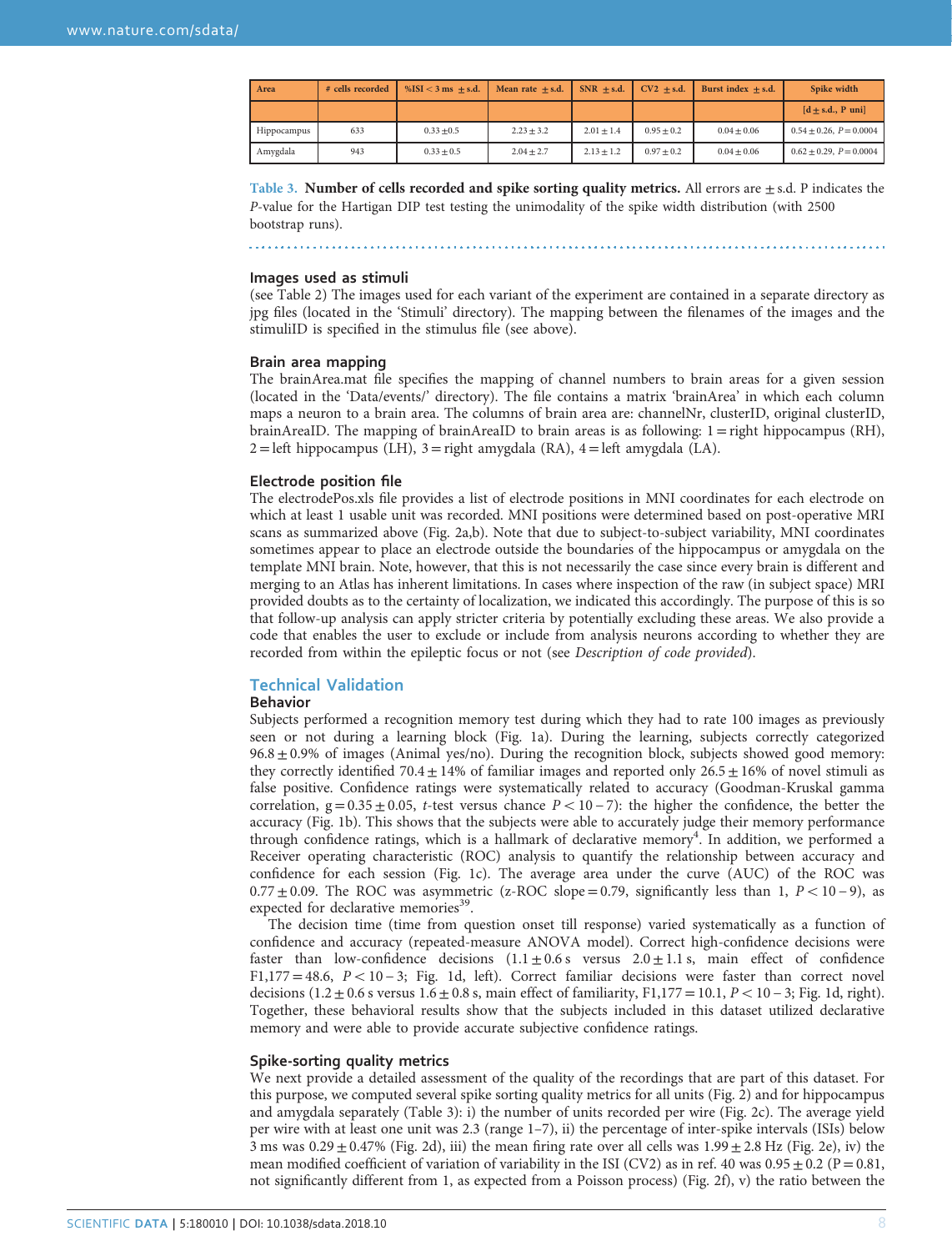| Area        | $#$ (%) of VS<br>cells | $#$ (%) of MS<br>cells | Firing rate VS [Hz<br>$+ s.d.$ | Firing rate MS [Hz<br>$+ s.d.$ | Spike width VS $\left[ d + s.d., P \right]$ Spike width MS $\left[ d + s.d., P \right]$<br>unil | unil                          |
|-------------|------------------------|------------------------|--------------------------------|--------------------------------|-------------------------------------------------------------------------------------------------|-------------------------------|
| Hippocampus | 94 (17)                | 58 (11)                | $2.4 + 0.3$                    | $2.8 + 0.4$                    | $0.58 + 0.03$ , $P = 0.0004$                                                                    | $0.53 \pm 0.03$ , $P = 0.002$ |
| Amygdala    | 156 (20)               | 60(8)                  | $2.2 + 0.2$                    | $2.1 + 0.3$                    | $0.62 \pm 0.02$ , $P = 0.04$                                                                    | $0.58 + 0.04$ , $P = 0.47$    |

#### Table 4. Number of cells in each area selected as MS, VS and their electrophysiological

**characteristics.** All errors are  $\pm$  s.d. P indicates the P-value for the Hartigan DIP test testing the unimodality of the spike width distribution (with 2,500 runs).

peak amplitude of the mean waveform of each cluster and the s.d. of the noise (peak SNR) was 5.77±3.85 [\(Fig. 2g\)](#page-4-0), vi) the mean SNR was  $2.06 \pm 1.14$  ([Fig. 2h\)](#page-4-0), vii) the pairwise distance between all possible pairs of units on all wires with more than 1 cluster was isolated and the mean was  $15.42 \pm 10.83$  ([Fig. 2i](#page-4-0)), and viii) the median isolation distance was 31.3 [\(Fig. 2j](#page-4-0)). We also computed the burst index (BI) which is equal to the proportion of ISIs less than 10 ms long and the mean across cells was  $0.03 \pm 0.06$  ([Table 3](#page-7-0)). The spike width d (or trough-to-peak time) is the time between the trough and the point of time of maximal amplitude after the trough of the mean waveform (average of all spikes assigned to the cluster) [\(Table 3](#page-7-0)). The mean spike width was  $0.59 \pm 0.01$  and the distribution of spike widths was bimodal  $(P < 4 \times 10 - 4$ , Hartigan DIP test). This indicates that at least two different cell types were present in the population<sup>14,41</sup>. Together, this shows that the single neurons released as part of this dataset are well isolated and of high quality. Also, the provided quality metrics allow a further sub-selection for particularly high-quality units should this be a requirement of a particular analysis.

#### Proportion of selective cells and their properties

To provide an assessment of tuning of neurons to the task, we next repeated our previously published selection for visually-and memory selective units<sup>[14](#page-9-0)</sup>. Note that the previously published version was only on a subset of the data released here (22 sessions are new). Thus, this analysis constitutes a replication of our original result based on a larger dataset. Of the overall 1,576 recorded MTL neurons, 1,346 were considered. The remainder was excluded because of the following behavioral criteria (see ref. <sup>[14](#page-9-0)</sup> for details). We excluded sessions with i) behavioral  $AUC < 0.6$  on all trials, ii) missing types of confidence responses, iii) below chance confidence judgments, and iv) less than 10 correct trials per condition. Of the 1,346 considered neurons, 250 (18.6%) neurons were classified as VS neurons (single-unit examples in [Fig. 3a](#page-5-0)–d), 118 (8.8%) as MS neurons [\(Fig. 3e](#page-5-0)–h), and 20 (1.5%) as both VS and MS neurons [\(Fig. 3i,j](#page-5-0)) (see Table 4 for proportions per region). Single-neuron ROC analysis for every MS neuron and calculation of its AUC gives an estimation of its ability to encode the choice (novel or familiar) of a subject by counting spikes in an individual trial. The average AUC for all MS neurons, considering all correct trials, was  $0.63 \pm 0.07$ . AUC values were also calculated using only high- or low-confidence trials. AUC values were significantly larger for high- than for low-confidence trials for all MS neurons together  $(0.66 \pm 0.06$  versus  $0.61 \pm 0.09$ , bootstrap comparison with 1,000 runs,  $P < 10 - 3$ , [Fig. 1e,f](#page-2-0)). This shows that the strength by which MS neurons signaled the familiarity of a stimulus was correlated with the confidence reported by the subject. Together, this analysis shows that this dataset contains VS and MS neurons with properties similar to those reported before. In particular, note that despite a substantially increased dataset size, the number of neurons that qualify as both a VS and MS neuron remains low and is compatible with the conclusion that the probabilities that a given cell qualifies as an MS or VS cell are independent of each other  $(P=0.71$ , Fisher test)<sup>14</sup>. In particular, note that independence would predict that 18.6% of MS cells would also be VS cells and that 8.8% of VS cells would also be MS cells. This is very similar to the proportions identified (17.0 and 8.0% respectively), leading to the conclusion that the expected proportion of cells that are both MS and VS cells is expected to be 1.6% (we found 20/1346, 1.5%). Such cells are of great interest, because they encode content-specific memories (i.e., 'novel animal' or 'familiar landscape'). However, the calculation outlined above indicates that only a very large dataset such as the one released here allows investigation of this type of 'memory engram' cells.

#### Usage Notes

#### Description of code provided

Along with the data, we provide a comprehensive set of routines (all implemented in Matlab) that show how to read and process the data and how to perform basic single-unit analysis (located in the 'Code/ dataRelease/' directory). The main routine is *NOneural main release.m*, and comments at the beginning indicate parameters that need to be adjusted before it can be run as-is. The list of sessions that form the dataset is provided in a structure NOsessions(NOID), which is defined in *defineNOsessions* release.m. Each entry NOID (an index used throughout, see [Table 1](#page-3-0)) defines the session-level parameters (which experimental variant was run, paths, session name, location of epileptic site). A list of NOIDs (called allSessionsToUse) is then used to determine which sessions are processed in a given analysis. The behavioral analysis is performed by NO\_behaviorSummary.m, which summarizes behavior as shown in [Fig. 1](#page-2-0). The neural analysis is performed by NOneural\_loopOverSessions\_release.m, which in turn calls the single-neuron analysis function NO singleCellAnalysis release.m for every cell. This is achieved using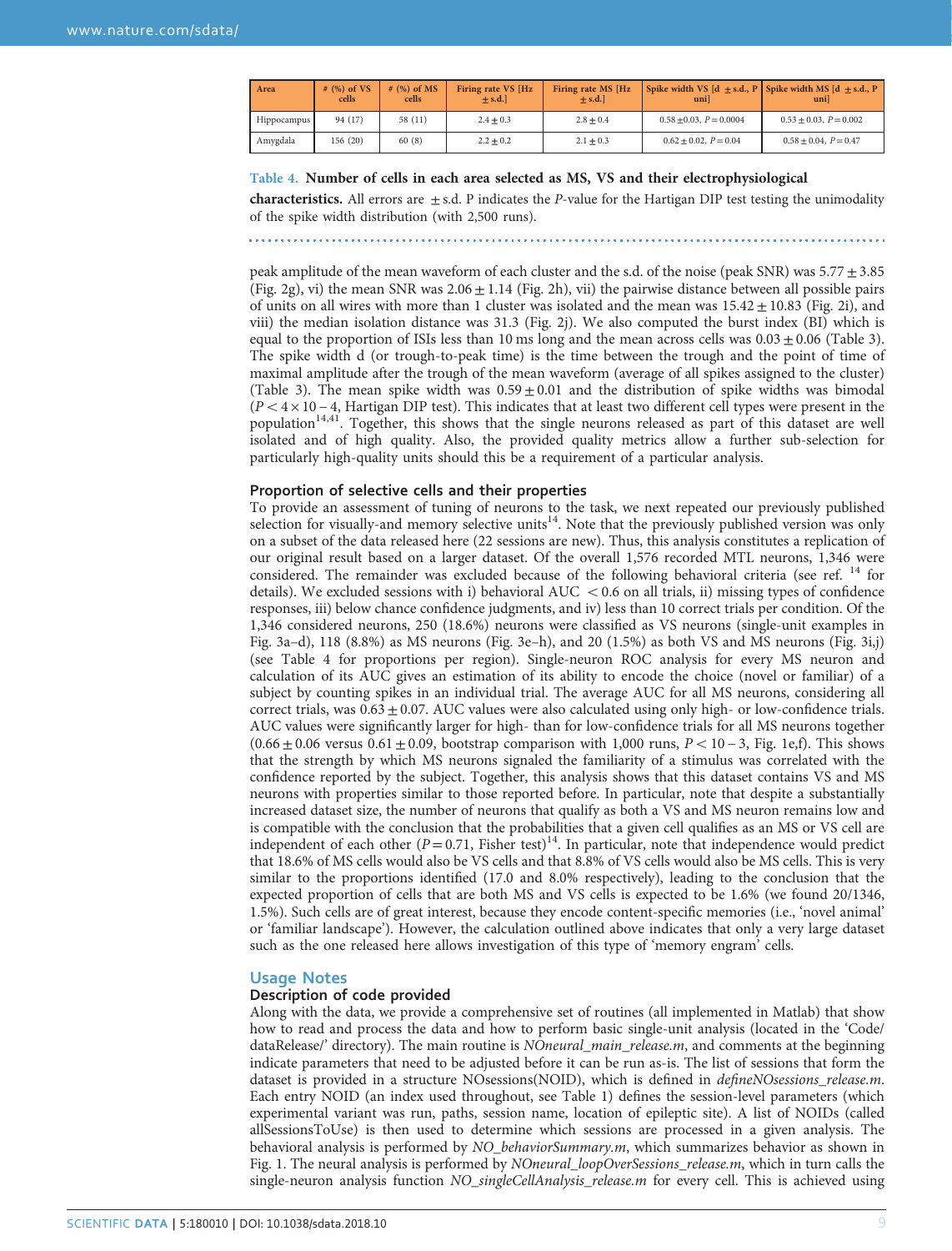<span id="page-9-0"></span>runForAllCellsInSession.m, which calls a provided callback function for every cell in a session. NO\_singleCellAnalysis\_release.m holds the core single-neuron analysis and computes and plots all singleneuron metrics such as rasters and PSTHs (see [Fig. 3](#page-5-0)). EpilepticSitesExclusion.m enables the user to exclude or include from analysis neurons according to whether they are recorded from within the epileptic focus or not. These pre-computed metrics are collapsed into the data structures totStats and cellStatsAll, which contain one entry per processed cell and are subsequently used for population-level analysis.

#### **Timestamps**

All timestamps (spike and event times) are in units of μs, with an arbitrary (and unknown) starting point. All points of time are recorded by the acquisition system and thus no synchronization is needed between systems.

#### Stimulus duration

The stimuli were shown on the screen for either 1 or 2 s, depending on the session. To determine for a given session how long the stimulus was shown, calculate the difference between the Stimulus On (1) and Stimulus Off (2) TTLs. Note that for the purposes of the analysis shown here this difference in stimulus presentation length does not have to be considered because it is relative to either stimulus or question screen onset. However, this difference has to be taken into account for stimulus offset aligned analysis.

#### References

- 1. Squire, L. R., Stark, C. E. & Clark, R. E. The medial temporal lobe. Annu Rev Neurosci 27, 279–306 (2004).
- 2. Eichenbaum, H. A cortical-hippocampal system for declarative memory. Nat Rev Neurosci 1, 41–50 (2000).
- 3. Eichenbaum, H., Yonelinas, A. P. & Ranganath, C. The medial temporal lobe and recognition memory. Annu Rev Neurosci 30, 123–152 (2007).
- 4. Kahana, M. J. Foundations of human memory (Oxford University Press, 2012).
- 5. Andersen, P., Morris, R., Amaral, D. G., Bliss, T. & O'Keefe, J. The Hippocampus Book (Oxford University Press, 2007).
- 6. Squire, L. R. Memory and the hippocampus: a synthesis from findings with rats, monkeys, and humans. Psychol Rev 99, 195–231 (1992).
- 7. Fried, I., Rutishauser, U., Cerf, M. & Kreiman, G. Single Neuron Studies of the Human Brain: Probing Cognition (MIT Press, 2014).
- 8. Kreiman, G., Koch, C. & Fried, I. Category-specific visual responses of single neurons in the human medial temporal lobe. Nat Neurosci 3, 946–953 (2000).
- 9. Reber, T. P. et al. Single-Neuron Correlates of Conscious Perception in the Human Medial Temporal Lobe. Curr Biol 27, 2991–2998 (2017).
- 10. Quiroga, R. Q., Reddy, L., Kreiman, G., Koch, C. & Fried, I. Invariant visual representation by single neurons in the human brain. Nature 435, 1102–1107 (2005).
- 11. Rutishauser, U., Mamelak, A. N. & Adolphs, R. The primate amygdala in social perception—insights from electrophysiological recordings and stimulation. Trends Neurosci 38, 295–306 (2015).
- 12. Minxha, J. et al. Fixations gate species-specific responses to free viewing of faces in the human and macaque amygdala. Cell Reports 18, 878–891 (2017).
- 13. Miller, J. F. et al. Neural Activity in Human Hippocampal Formation Reveals the Spatial Context of Retrieved Memories. Science 342, 1111–1114 (2013).
- 14. Rutishauser, U. et al. Representation of retrieval confidence by single neurons in the human medial temporal lobe. Nature Neuroscience 18, 1041–1050 (2015).
- 15. Rutishauser, U., Ross, I. B., Mamelak, A. N. & Schuman, E. M. Human memory strength is predicted by theta-frequency phaselocking of single neurons. Nature 464, 903–907 (2010).
- 16. Cameron, K. A., Yashar, S., Wilson, C. L. & Fried, I. Human hippocampal neurons predict how well word pairs will be remembered. Neuron 30, 289–298 (2001).
- 17. Viskontas, I. V., Knowlton, B. J., Steinmetz, P. N. & Fried, I. Differences in mnemonic processing by neurons in the human hippocampus and parahippocampal regions. J Cogn Neurosci 18, 1654-1662 (2006).
- 18. Kaminski, J. et al. Persistently active neurons in human medial frontal and medial temporal lobe support working memory. Nat Neurosci 20, 590–601 (2017).
- 19. Gelbard-Sagiv, H., Mukamel, R., Harel, M., Malach, R. & Fried, I. Internally generated reactivation of single neurons in human hippocampus during free recall. Science 322, 96-101 (2008).
- 20. Kornblith, S., Quian Quiroga, R., Koch, C., Fried, I. & Mormann, F. Persistent Single-Neuron Activity during Working Memory in the Human Medial Temporal Lobe. Curr Biol 27, 1026–1032 (2017).
- 21. Ison, M. J., Quian Quiroga, R. & Fried, I. Rapid Encoding of New Memories by Individual Neurons in the Human Brain. Neuron 87, 220–230 (2015).
- 22. Guerin, S. A. & Miller, M. B. Lateralization of the parietal old/new effect: an event-related fMRI study comparing recognition memory for words and faces. Neuroimage 44, 232–242 (2009).
- 23. Rugg, M. D. & Curran, T. Event-related potentials and recognition memory. Trends Cogn Sci 11, 251–257 (2007).
- 24. Rutishauser, U., Schuman, E. M., Mamelak, A. in Single Neuron Studies of the Human Brain (eds Fried I., Rutishauser U., Cerf M. & Kreiman G.) (MIT Press, 2014).
- 25. Tamura, K. et al. Conversion of object identity to object-general semantic value in the primate temporal cortex. Science 692, 687–692 (2017).
- 26. Wixted, J. T. Dual-process theory and signal-detection theory of recognition memory. Psychol Rev 114, 152–176 (2007).
- 27. Ratcliff, R. A theory of memory retrieval. Psychol Rev 85, 59 (1978).
- 28. Meyers, E. M., Freedman, D. J., Kreiman, G., Miller, E. K. & Poggio, T. Dynamic population coding of category information in inferior temporal and prefrontal cortex. J Neurophysiol 100, 1407–1419 (2008).
- 29. Churchland, M. M. et al. Neural population dynamics during reaching. Nature 487, 51–56 (2012).
- 30. Stokes, M. G. et al. Dynamic coding for cognitive control in prefrontal cortex. Neuron 78, 364–375 (2013).
- 31. Fried, I. et al. Cerebral microdialysis combined with single-neuron and electroencephalographic recording in neurosurgical patients—Technical note. Journal of Neurosurgery 91, 697–705 (1999).